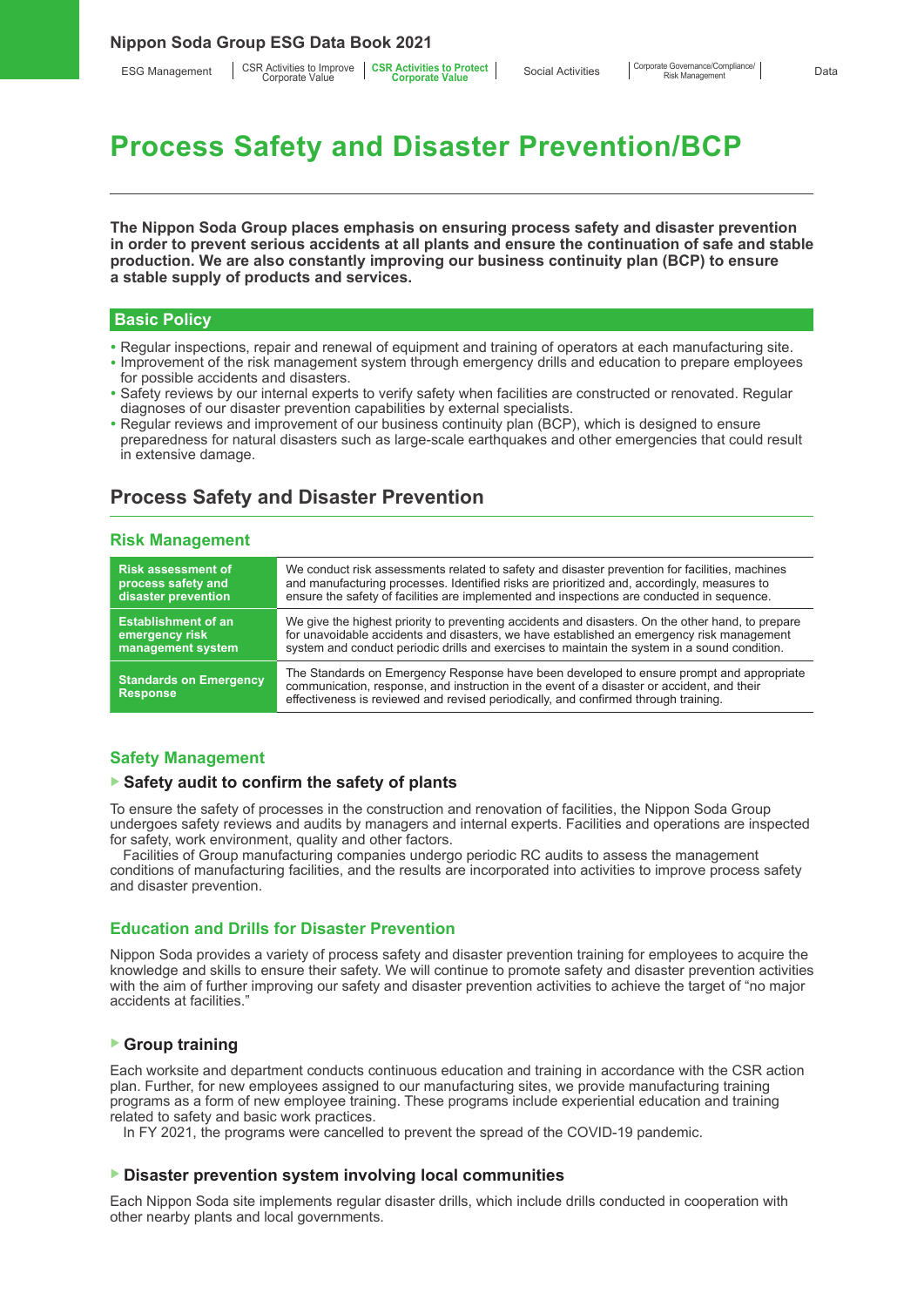#### **Safety audits prior to trial operation by the Head Office**

#### ❶ **Nihongi Plant, April 7, 2020**

#### **Safety audit prior to trial operation following construction of medium-scale cellulose derivative trialing equipment**

As a result of document and on-site audits, 28 safety issues were identified. After implementing countermeasures for all of these safety issues, trial operation was complete.

#### ❷ **Nihongi Plant, September 11, 2020**

#### **Safety audit prior to trial operation following comprehensive countermeasure construction work for wastewater infrastructure**

As a result of document and on-site audits, 16 safety issues were identified. After implementing countermeasures for all of these safety issues, trial operation was complete.

#### ❸ **Nihongi Plant, December 4, 2020**

#### **Safety audit prior to trial operation following the construction of the E line to increase HPC production capacity**

As a result of document and on-site audits, 33 safety issues were identified. After implementing countermeasures for all of these safety issues, trial operation was complete.

#### ❹ **Nihongi Plant, March 4, 2021**

#### **Safety audit prior to trial operation following construction work to increase production capacity of Mg-E spherical fine particulates grade**

As a result of document and on-site audits, 45 safety issues were identified. After implementing countermeasures for all of these safety issues, trial operation was complete.







Safety audit prior to trial operation of wastewater infrastructure (Nihongi Plant, September 11, 2020)

Safety audit prior to trial operation of E line of HPC production (Nihongi Plant, December 4, 2020)

Safety audit prior to trial operation of Mg-E spherical fine particulate grade production equipment (Nihongi Plant, March 4, 2021)

#### ▶ **Diagnosis of disaster prevention capabilities by a third party**

The disaster prevention capabilities of Nippon Soda and its manufacturing Group companies are diagnosed by Sompo Risk Management Inc. (Third-party diagnosis was cancelled in FY 2021 to prevent the spread of the COVID-19 pandemic.)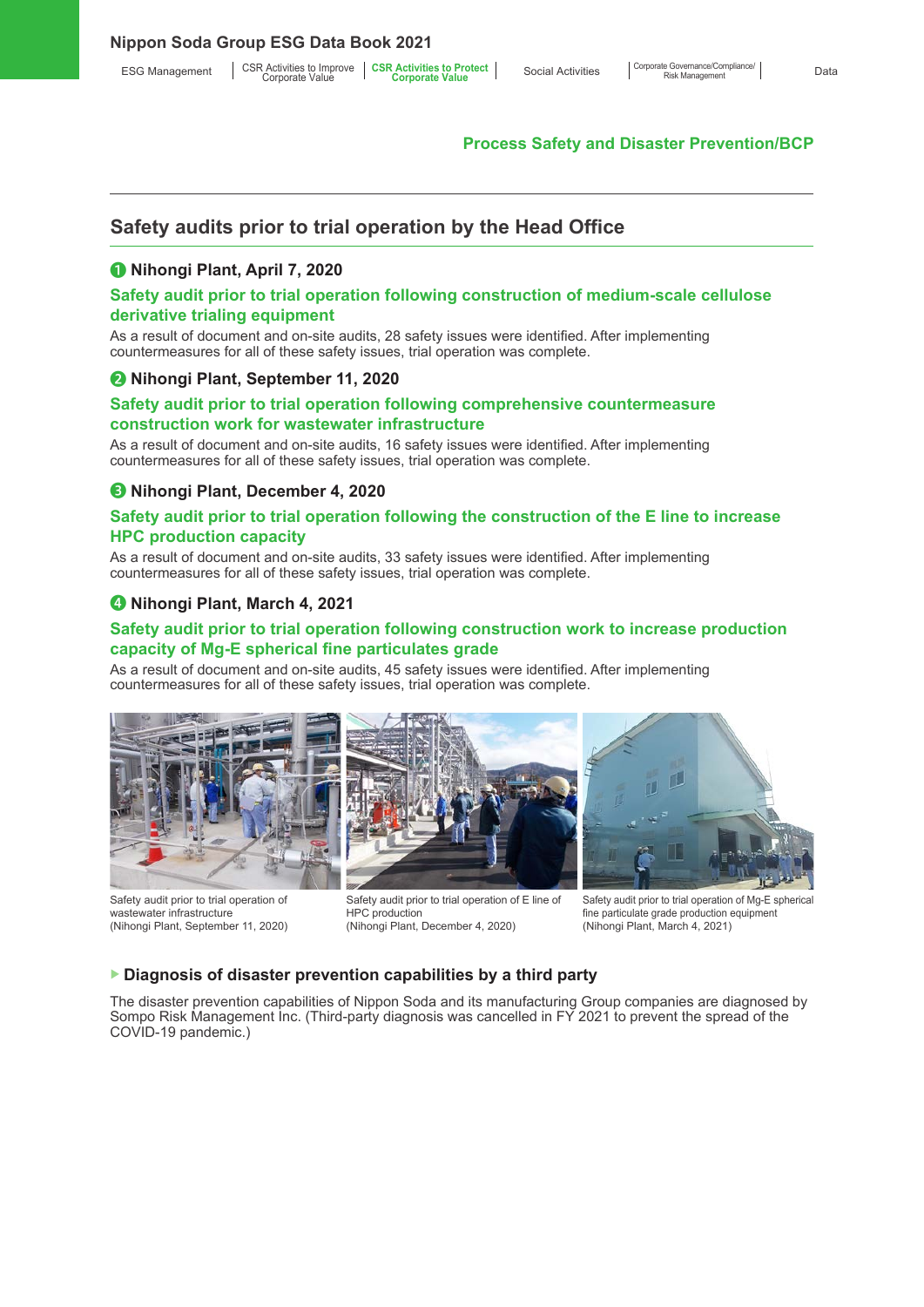#### ▶ **Disaster prevention system working in cooperation with local communities**

Each Nippon Soda site implements regular disaster drills, which include drills conducted in cooperation with other nearby plants and local governments. These drills are conducted taking into account the environment and other characteristics unique to each region so that they can be applied in real settings.



Comprehensive plant disaster drill (Chiba Plant/Chiba Research Center, June 12, 2020)

Harmful substance (NaOH) leak response drill (Mizushima Plant, July 15, 2020)



(Takaoka Plant, October 7, 2020)



Comprehensive spring plant disaster drill (Nihongi Plant, July 30, 2020)



Communications authority transfer drill (Chiba Plant, August 26, 2020)





Response drill for accidents during product transportation (paper-based drill) (Mizushima Plant, October 19, 2020)



Comprehensive autumn plant disaster drill (NBL) (Takaoka Plant, November 5, 2020)



Comprehensive autumn plant disaster drill (Nihongi Plant, November 16, 2020)



Disaster drill for predicted nighttime and holiday plant emergencies (Chiba Plant, February 18, 2021)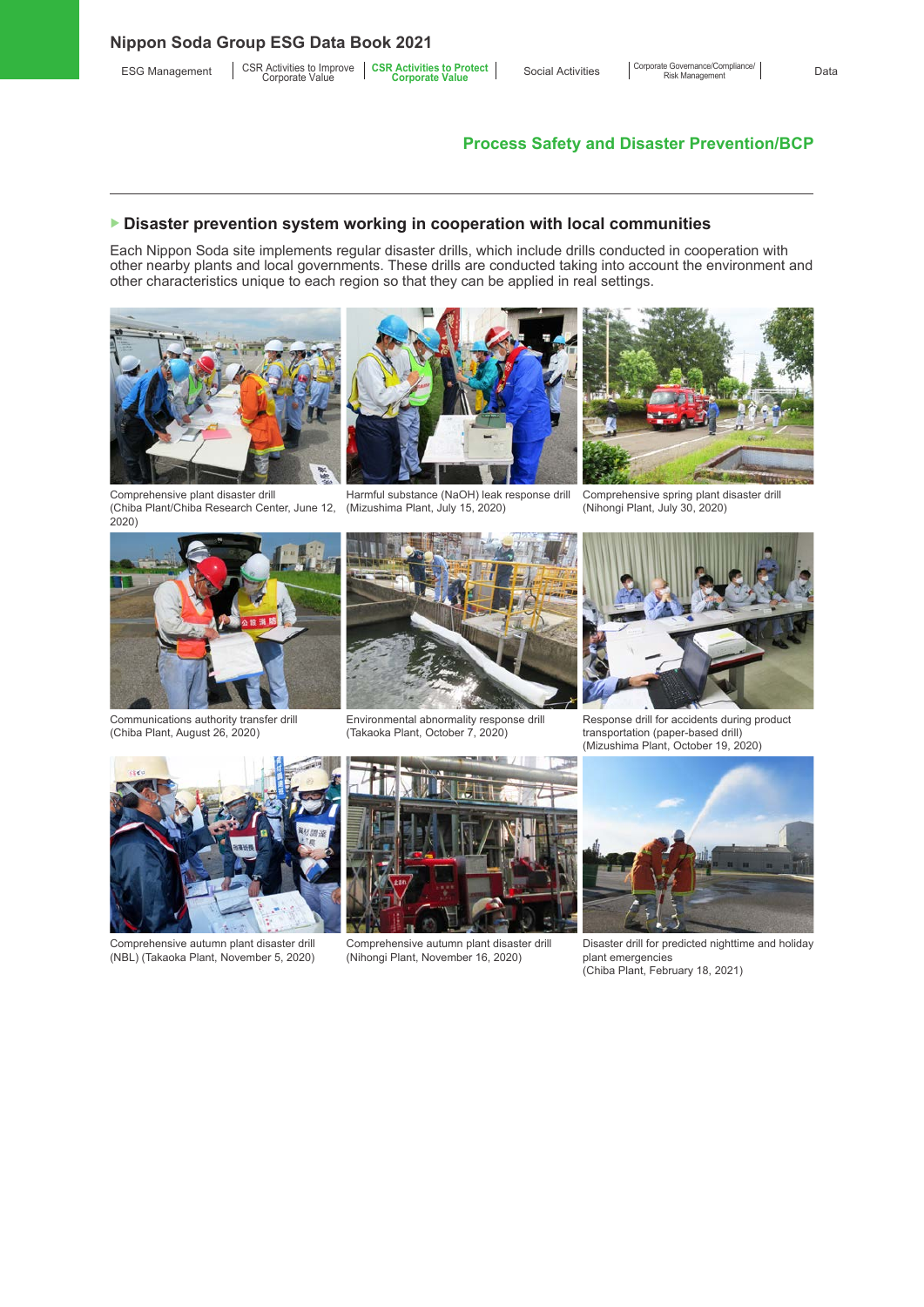#### **Emergency Drills (FY 2021)**

|                                            | First half (dates of drills)                                                                                                                                                                                                                                                                                                                                                                                                                                                                                                                                                                                                                          | Second half (dates of drills)                                                                                                                                                                                                                                                                                                                                                                                                                                                                                                                                                                                                                                                                                                                                                                                                |
|--------------------------------------------|-------------------------------------------------------------------------------------------------------------------------------------------------------------------------------------------------------------------------------------------------------------------------------------------------------------------------------------------------------------------------------------------------------------------------------------------------------------------------------------------------------------------------------------------------------------------------------------------------------------------------------------------------------|------------------------------------------------------------------------------------------------------------------------------------------------------------------------------------------------------------------------------------------------------------------------------------------------------------------------------------------------------------------------------------------------------------------------------------------------------------------------------------------------------------------------------------------------------------------------------------------------------------------------------------------------------------------------------------------------------------------------------------------------------------------------------------------------------------------------------|
| Nihongi Plant                              | Comprehensive spring plant disaster drill<br>(July 30, 2020)<br>Drill to report high-pressure gas leaks to the disaster<br>prevention office (July 17, 2020)<br>Emergency report drill (August 25, 2020)                                                                                                                                                                                                                                                                                                                                                                                                                                              | Comprehensive autumn plant disaster drill<br>(November 16, 2020)<br>Drill to report high-pressure gas leaks to the disaster<br>prevention office (February 17, 2021)                                                                                                                                                                                                                                                                                                                                                                                                                                                                                                                                                                                                                                                         |
| Takaoka Plant                              | Emergency contact drill (using Otsutae-kun)<br>(April 23, 2020)<br>Comprehensive spring plant disaster drill (cancelled)<br>Initial-response education/drill for abnormalities in<br>sluice pipe wastewater flow<br>For deputy commanders of nightwatch<br>(June 8/9/12, 2020)<br>For commanders of nightwatch<br>(June 23/25/26, 2020)<br>*Alternative to environmental abnormality response drill<br>Three-day nighttime emergency report drill<br>(Organic 2, Formulation, NBL)<br>(August 18/19/20, 2020)<br>Unannounced emergency call drill<br>(time until arrival at workplace)<br>(August 25, 2020)<br>119 report and contact drill (monthly) | Environmental abnormality response drill (for Industrial<br>chemical section)<br>(October 7, 2020)<br>Disaster drill for high-pressure gas transfer (Toyama City)<br>(October 8, 2020)<br>Fire drill (October 16/19/20/23, 2020)<br>Emergency contact drill for when transporting high-pressure<br>gases and poisonous/deleterious substances<br>(October 23, 2020)<br>Emergency contact drill to report high-pressure gas leaks<br>to regional disaster prevention offices (October 23, 2020)<br>Comprehensive autumn plant disaster drill (NBL)<br>(November 5, 2020)<br>Emergency response drill (for Hokusan Koatsu)<br>(December 3, 2020)<br>Emergency contact drill (using Otsutae-kun)<br>(December 1, 2020)<br>Nighttime emergency report drill (February 15/16/17/18, 2021)<br>Fire drill (March 15/16/17/18, 2021) |
| Mizushima<br>Plant                         | Harmful substance (HCN) leak response drill<br>(April 17, 2020)<br>Harmful substance (NaOH) leak response drill<br>(July 15, 2020)                                                                                                                                                                                                                                                                                                                                                                                                                                                                                                                    | Response drill for accidents during product transportation<br>(paper-based drill) (October 19, 2020)<br>Joint in-plant disaster/evacuation drill (November 27, 2020)<br>New Year firefighters' event by the plant disaster prevention team<br>(January 6, 2021)<br>Harmful substance (HCN) leak response drill<br>(February 18, 2021)                                                                                                                                                                                                                                                                                                                                                                                                                                                                                        |
| Chiba Plant                                | Comprehensive joint plant disaster drill for predicted<br>worksite disasters (June 12, 2020)<br>Group disaster drill with the Goi Disaster Prevention<br>Team (July 7/8/9/10, 2020)<br>Disaster drill for predicted nighttime and holiday<br>emergencies (August 26, 2020)<br>(Only disaster prevention team)<br>Communications authority transfer drill<br>(August 26, 2020)<br>Comprehensive plant disaster drill<br>(September 24, 2020)<br>*Changed to earthquake response drill due to approaching<br>typhoon<br>Emergency report drill<br>(April 22, June 24, August 4/27,<br>September 16/18, 2020)                                            | Environmental abnormality response drill (October 30, 2020)<br>Drill to deploy vehicles from head office (October 30, 2020)<br>Comprehensive plant disaster drill (November 26, 2020)<br>(Only disaster prevention team; predicted joint worksite<br>disaster)<br>Joint public water-discharge drill (cancelled)<br>Disaster drill for predicted nighttime and holiday plant<br>emergencies (February 18, 2021)<br>(Only disaster prevention team)<br>Evacuation drill (desk-based training for predicted leakage of<br>harmful gases from other companies) (March 2021)<br>Emergency report drill<br>(November 19, December 15/24, 2020; January 27, 2021)                                                                                                                                                                  |
| Odawara<br>Research<br>Center<br>(Odawara) | Safety confirmation system response drill<br>(September 30, 2020)                                                                                                                                                                                                                                                                                                                                                                                                                                                                                                                                                                                     | Departmental disaster drill<br>(five departments; October 2020–March 2021)                                                                                                                                                                                                                                                                                                                                                                                                                                                                                                                                                                                                                                                                                                                                                   |
| Odawara<br>Research<br>Center<br>(Haibara) | Safety confirmation system response drill<br>(September 30, 2020)                                                                                                                                                                                                                                                                                                                                                                                                                                                                                                                                                                                     | Group-based disaster drill (five groups; November 2020)                                                                                                                                                                                                                                                                                                                                                                                                                                                                                                                                                                                                                                                                                                                                                                      |
| Odawara<br>Research<br>Center<br>(Bandai)  | Safety confirmation system response drill<br>(September 30, 2020)                                                                                                                                                                                                                                                                                                                                                                                                                                                                                                                                                                                     | Disaster drill (November 24, 2020)                                                                                                                                                                                                                                                                                                                                                                                                                                                                                                                                                                                                                                                                                                                                                                                           |
| Chiba<br>Research<br>Center                | Comprehensive plant disaster drill<br>(June 12. September 24, 2020)<br>Disaster drill for predicted nighttime and holiday<br>emergencies (August 26, 2020)<br>Emergency report drill (April 22, August 4, 2020)<br>Research center disaster drill (desk-based training;<br>September 17, 2020)<br>Emergency response drill (desk-based training;<br>held at each department throughout September)                                                                                                                                                                                                                                                     | Comprehensive plant disaster drill for predicted disaster at the<br>Chiba Research Center (November 26, 2020)<br>Disaster drill for predicted nighttime and holiday emergencies<br>(February 18, 2021)<br>Evacuation drill (desk-based training; held at each department<br>between March 11-22, 2021)                                                                                                                                                                                                                                                                                                                                                                                                                                                                                                                       |
| <b>Head Office</b>                         | Safety confirmation report drill (September 2, 2020)                                                                                                                                                                                                                                                                                                                                                                                                                                                                                                                                                                                                  |                                                                                                                                                                                                                                                                                                                                                                                                                                                                                                                                                                                                                                                                                                                                                                                                                              |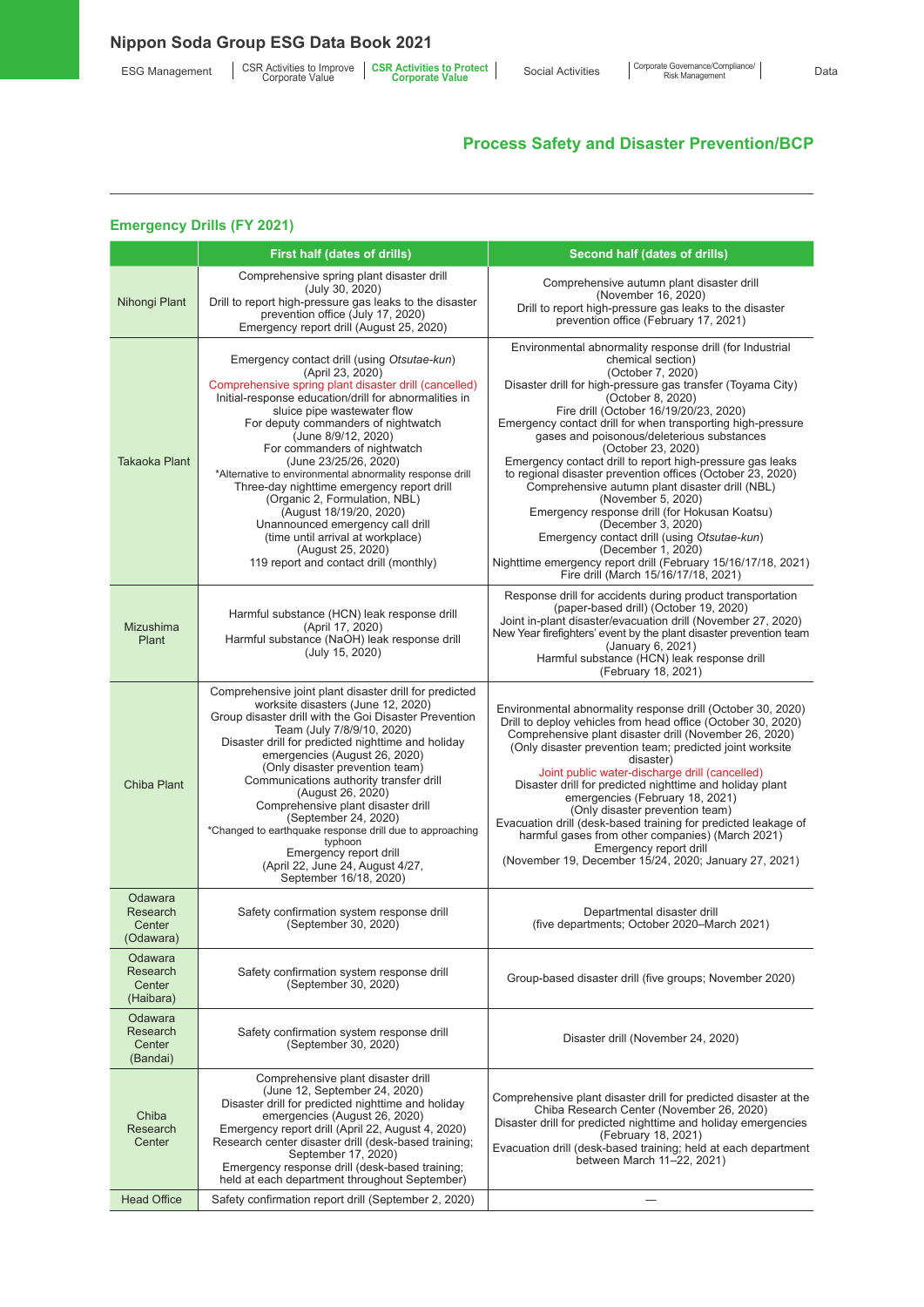**Nippon Soda Group ESG Data Book 2021**

**Process Safety and Disaster Prevention/BCP** 

# **Business Continuity Plan (BCP)**

#### ▶ **Basic concept of the BCP**

In the event of a natural disaster such as a large-scale earthquake or other crisis that can result in serious damage to Company worksites, our social responsibility is to ensure the safety of local residents, full-time and temporary employees and affiliated company employees. Based on this concept, the principles of the BCP are defined as follows:

- ❶ The highest priority is placed on checking the status and ensuring the safety of Nippon Soda's own employees, affiliated company employees and temporary employees and their families, and ensuring the safety of residents in communities where the Company's business sites are located.
- ❷ The consciousness of serving the public and community is shared among all personnel throughout the Company.
- ❸ Efforts are focused on protecting the safety of the affected Head Office, plants, research centers, branch offices and sales offices.
- ❹ Measures should be taken to establish a system that allows Nippon Soda's employees, affiliated company employees and temporary employees who are engaged in ensuring safety and security to act flexibly and at their discretion according to the circumstances.

#### ▶ **Continuation of supply of products according to customer needs**

The BCP of Nippon Soda aims to ensure, in the event of a natural disaster or other crisis, safety as well as the supply of products to customers as requested. To achieve this objective, improvement is accelerated using the PDCA cycle.